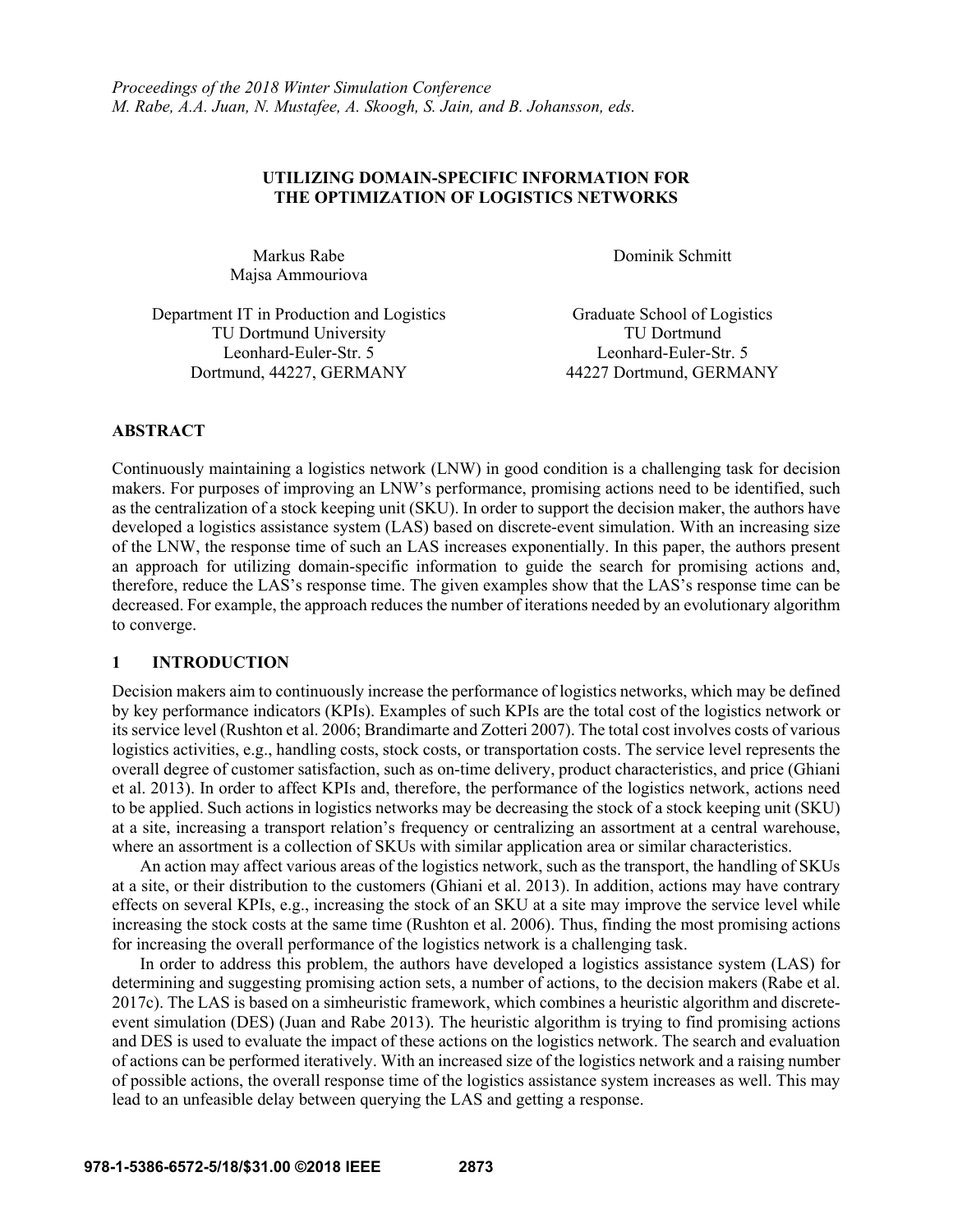Therefore, the authors are examining an approach to guide the LAS's search for the most promising action set by utilizing domain-specific information (DSI). The DSI is added to an action including information about its success, frequency, type, and correlation with other actions. The authors investigated the utilization of actions' success resulting in better results (Rabe et al. 2018). In this research, the authors include additional DSI to improve the LAS's results further.

This paper is organized as follows: Section 2 gives an overview of the related work. Section 3 introduces domain-specific information and its integration in actions. Section 4 describes the utilization of DSI in the heuristic algorithms. In section 5, experiments and their results are described. Section 6 presents an outlook.

## **2 RELATED WORK**

### **2.1 Domain-specific Modeling Languages**

In general, a modeling language can formally describe either information, knowledge, or systems in a structured way. The benefits of using a modeling language are a less complex modeling process and an increased understanding of the modeled system. The language's structure is defined by a consistent set of rules. These rules are used for interpretation of the modeling language's constructs. In addition to wellformed rules, a modelling language consists of its syntax (notation) and its semantics (meaning) (Harel and Rumpe 2004). A modeling language, expressed in a textual or graphical way, can be used to describe a system or its behavior in an abstract way. A prominent example of such a modeling language is UML (Object Management Group 2017).

Modeling languages can be divided into two categories. The first category is formed by general-purpose (modeling) languages, which can be applied for a wide range of different problems. The second category of modeling languages is restricted to well-defined problem domains. These languages are called domainspecific (modeling) languages (DSL), little languages (van Deursen and Klint 1998) or microscopic languages (Bentley 1986). Van Deursen et al. (2000) define a DSL as a "programming language or executable specification language that offers, through appropriate notations and abstractions, expressive power focused on, and usually restricted to, a particular problem domain". By restricting the language to a specific problem domain, only a small set of abstractions and notations is needed. Thus, using a domainspecific language, instead of a general-purpose language increases its usability, productivity, reliability and maintainability (Kieburtz et al. 1996). Examples of DSLs are SQL, BNF or HTML.

In conclusion, by using a DSL a better abstraction of the modeling process can be achieved.

## **2.2 Decision Support for Logistics Networks**

Logistics assistance systems (LAS) or decision support systems in logistics are used for supporting decision makers in critical decisions (Blutner et al. 2007; Kuhn et al. 2008). In general, the terms LAS and decision support system are used synonymic when talking about the domain of logistics. The term DSS is the most widely used one in this specific domain (Kengpol 2008). However, the authors are using the term logistics assistance system or LAS throughout the paper to describe this type of systems in order to highlight the system's domain.

In the international literature, there are several simulation-based approaches of logistics assistance systems. A simulation-based LAS for the disposition in global supply chains is described by Deiseroth et al. (2008). Bockholt et al. (2011) describe an approach for the collaboration in global supply chains. Both approaches are mainly focusing on global supply chains in the automotive sector. An overview of an orderto-delivery network simulation and logistics assistance system for production and logistics networks in the automotive sector is given in Liebler et al. (2013).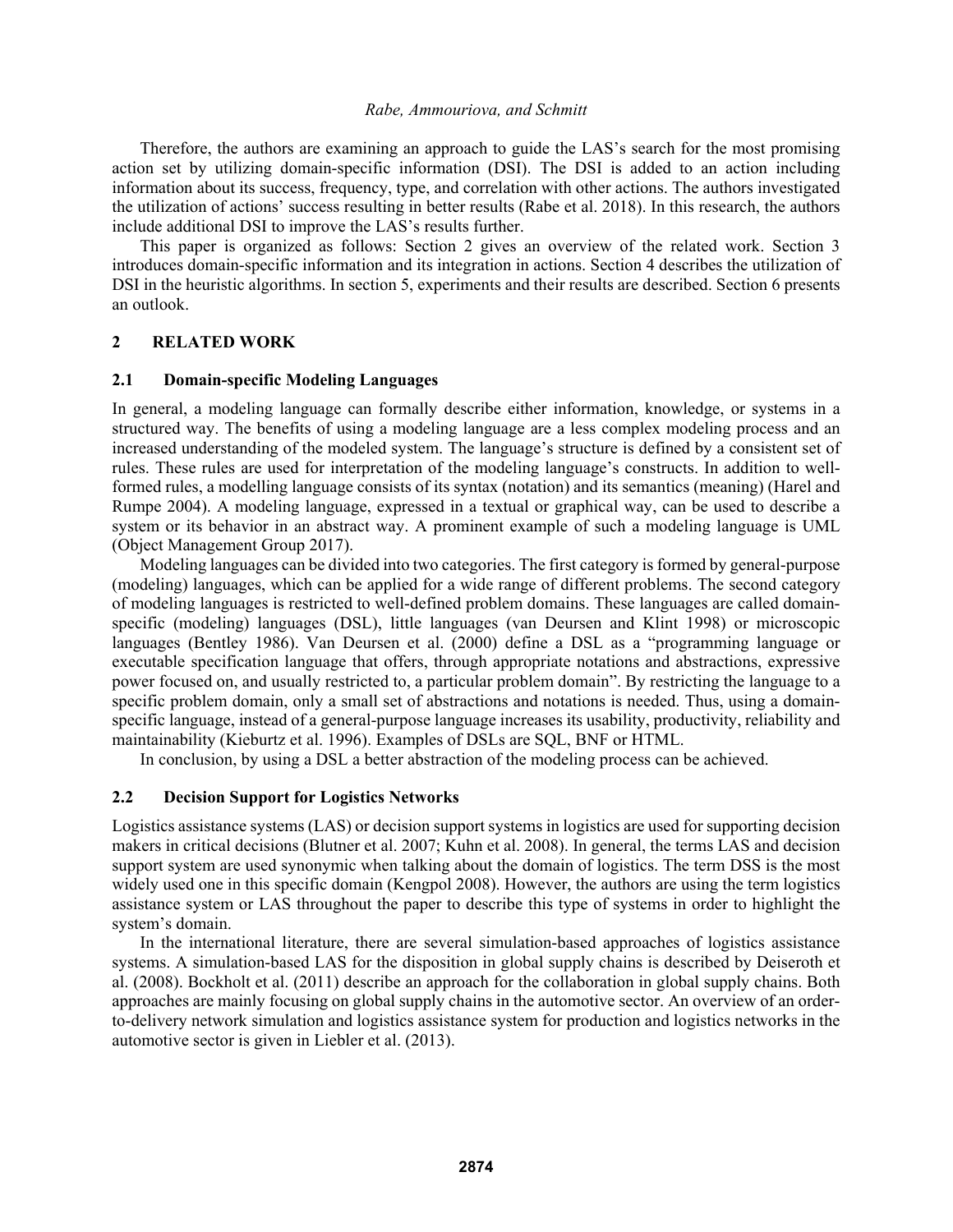## **2.3 Logistics Assistance System for Logistics Networks in Materials Trading**

The authors have developed a logistics assistance system for logistics networks in materials trading. The LAS's architecture is shown in Figure 1. In this section, a brief overview of the working principles is provided. For an extended overview of the logistics assistance system, the reader is kindly referred to previous publications of the authors (Rabe et al. 2017c; Rabe et al. 2018).

Companies typically use some software for storing and utilizing data of their logistics network, such as transactional systems, data warehouses, or KPI monitoring systems. The company's data are extracted, transformed and loaded from the transactional system into the data warehouse (DWH) periodically. The data in the DWH are used for calculating KPIs that indicate the logistics network's performance. KPIs are monitored by KPI monitoring systems (KPIMS). On a regular basis, the KPIMS are analyzing and comparing the KPIs with predefined criteria. The results from this comparison are aggregated into a KPI report which can be accessed by decision makers. In addition, certain conditions may trigger a KPI alert, e.g., if a KPI leaves a predefined range. The KPI alert contains two kinds of information, the reason triggering the alert and a list of possible actions. Actions, e.g., increasing the transport frequency of a transport relation or shifting SKUs from one site to another site, are changing the logistics network's state. These action proposals are focused on the corresponding KPI in order to bring back the KPI towards its predefined target. However, an action suggestion may have interdependencies with other proposed actions, which may lead to a negative effect on the overall performance of the logistics network. Therefore, action suggestions will be transferred to the LAS for further investigation, as seen in Figure 1.

The LAS uses a simheuristic approach (Juan and Rabe 2013) for determining and evaluating promising actions for improving the logistics network's performance. A data-driven DES model is used as an evaluation function. To have an up-to-date model of the real-world logistics network, the company's data are automatically extracted from the transactional system and the DWH. Subsequently, the model builder is transforming the extracted data and loading them into a data model, which is stored in a MySQL database. If necessary, the data model can be updated at any time in order to provide the LAS with the most recent state of the real logistics network. The data from the database are used to create the simulation model. Experiments can be run on the simulation model to evaluate the logistics network's performance. The simulation results are written to the database. These results are transferred into a shadowed data warehouse (SDWH) from where they can be used for KPI calculations on the simulated scenario. By shadowing the data warehouse and the KPI logic, a strict separation between real-world data and simulation data can be ensured. The KPIs are provided to the heuristic unit (HU) for further investigation.

Based on the suggested KPIs, the HU is searching for promising actions to improve the overall performance of the logistics network. For purposes of determining promising actions, the heuristic unit needs access to all actions that can be potentially applied in the logistics network. Thus, the available actions are creating the search space for the HU. To access the search space, the HU is linked to the action type directory, which stores all available action types. An action type is a generalization of similar actions, e.g., an action type may describe an increase of the transport frequency between two arbitrary locations in a generic way. Corresponding actions are specified by defining concrete locations, e.g., increasing the transport frequency from site A to site B or from supplier S to site C, whereby A, B, C and S are specific locations of the logistics network. Hence, actions can be derived from action types by adding distinct parameter values to the action type. Based on the current state of the logistics network and the available action types, the LAS calculates corresponding actions. Being connected to the action type directory, the heuristic unit has access to all action types and, therefore, to all actions.

The heuristic unit is examining the search space for promising actions regarding the overall performance of the logistics network. A more detailed description of the HU's implementation is provided in chapter 4 as well as in Rabe et al. (2017b). The actions selected by the HU are forwarded to the execution engine. The execution engine decomposes the actions into changes to the data model. These changes will be applied to the data of the underlying database in order to manipulate the state of the logistics network.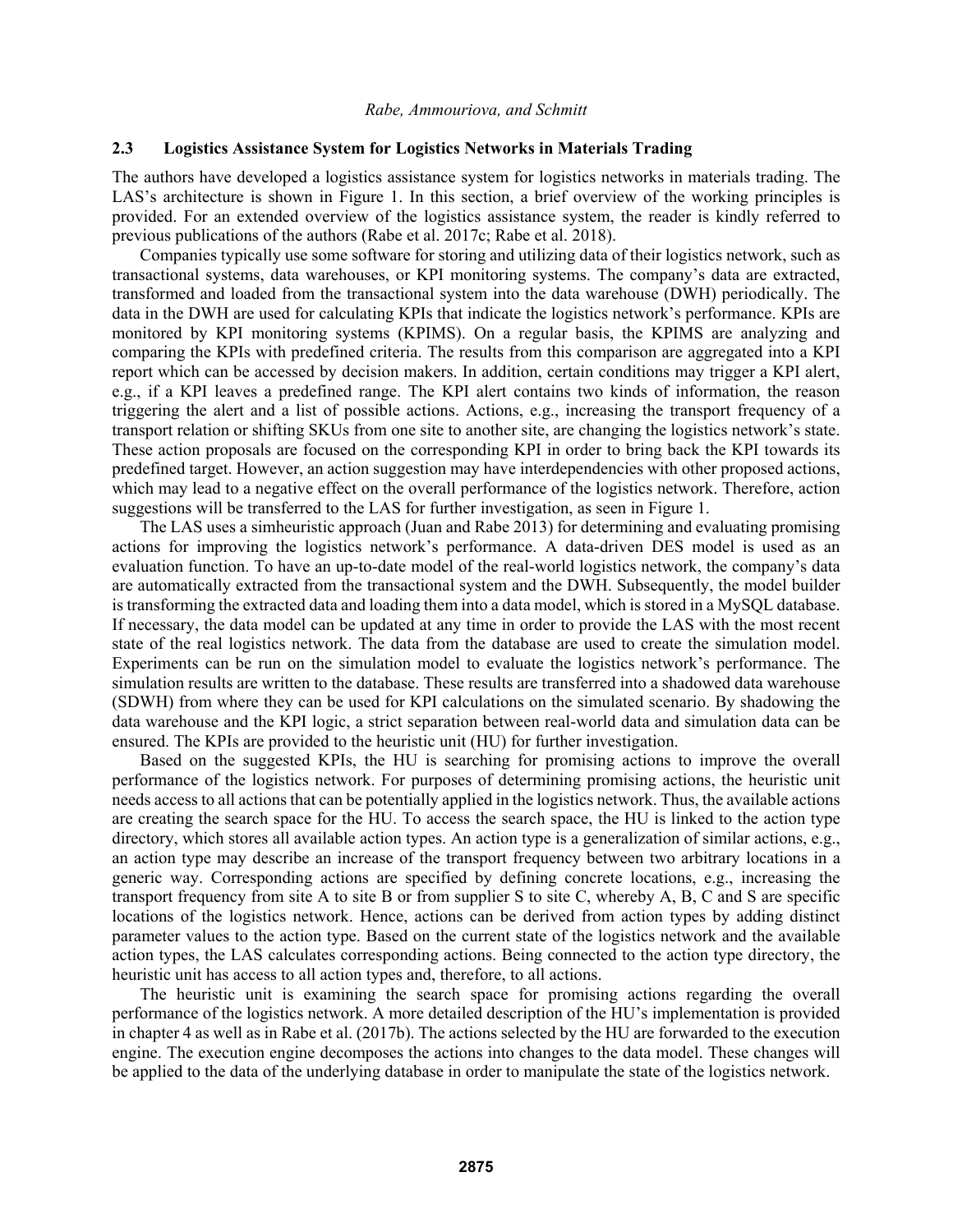The action's effect will be evaluated by instantiating the simulation model with the modified data and running a simulation experiment. The process of determining and evaluating promising actions can be run iteratively. When reaching certain termination criteria, such as a certain number of iterations or a specific quality for the best found solution, this process stops. The most promising actions are addressed as suggested actions and provided to the user. These suggested actions can be used as a decision support for adjustments to the real logistics network.



Figure 1: Architecture of the logistics assistance system, based on Rabe et al. (2017c).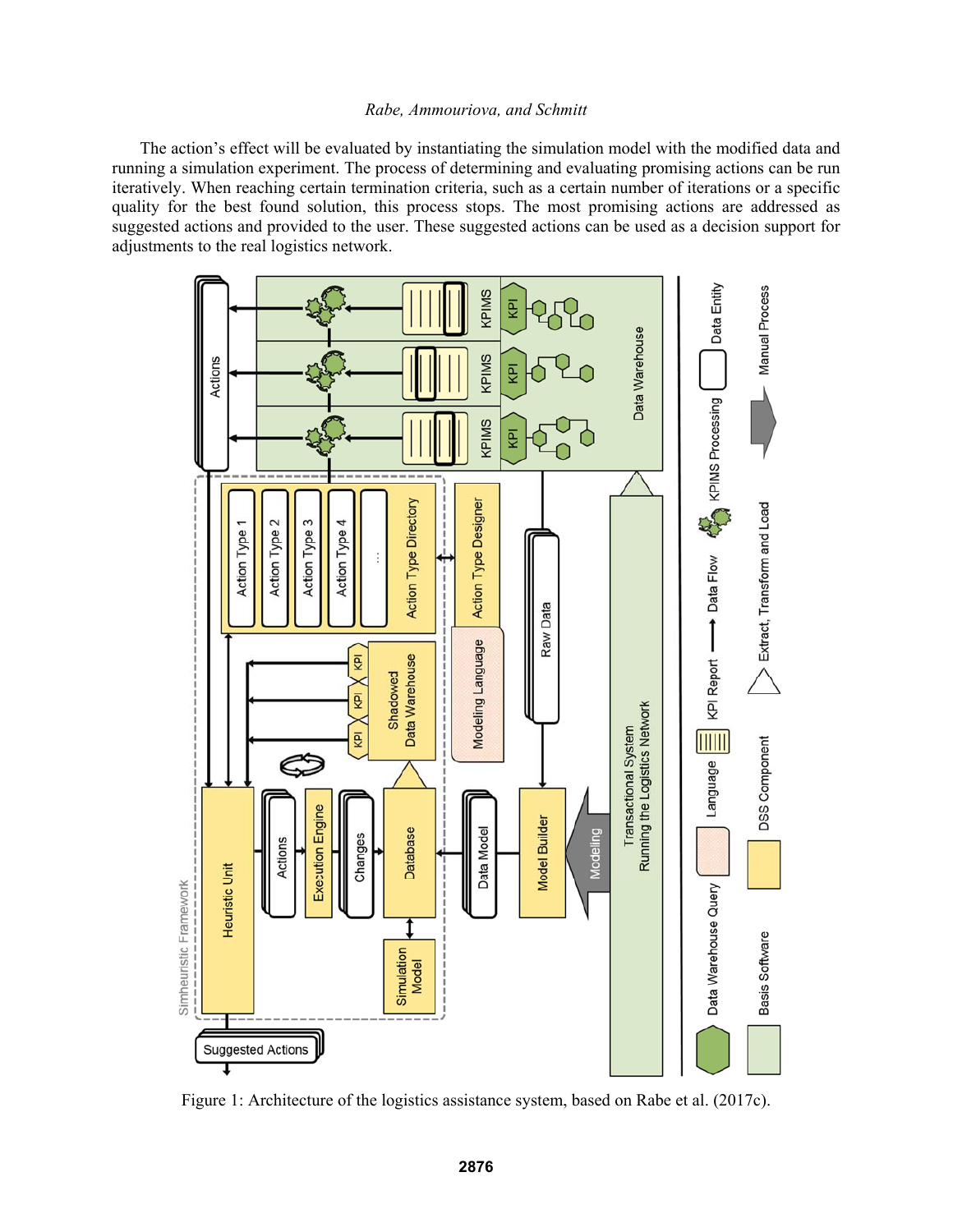In order to increase the logistics assistance system's flexibility, users may add new action types to the system. Therefore, users have access to the action type designer. The action type designer is an interface, where the user can access predefined constructs in order to specify new action types. These constructs, described in a domain-specific modeling language, are hiding the technical implementation of changes to the database and abstracting them to a level that is more convenient for the application. Hence, defining action types with predefined constructs may ease the modeling process. A more detailed description of this process is presented in Rabe et al. (2017c).

By adding new action types to the LAS or by increasing the size of the logistics network, the number of possible actions and, therefore, the size of the search space are increased. Examining the entire search space is very time consuming and thus, unfeasible in most situations. In order to reduce the search time without deteriorating the quality of the provided actions, the authors are experimenting with an approach to integrate additional information into the modeling process of action types, as described in chapter 3.

### **2.4 Algorithms Implemented in the Heuristic Unit**

The heuristic unit is searching the search space for the most promising action set, based on the current state of the logistics network. In the current realization of the HU, an Evolutionary Algorithm (EA) and Deep Reinforcement Learning (DRL) are implemented.

The *Evolutionary Algorithm* is a stochastic, iterative, population-based search and optimization algorithm that mimics the mechanics of the natural evolutionary process (Bozorg-Haddad et al. 2017). Population-based search means that the algorithm explores a population while searching for a candidate solution. This type of problem is defined as a combinatorial optimization problem, where a solution is constructed from a finite number of objects (Pétrowski and Ben-Hamida 2017). It provides good but nonoptimal solutions to problems that cannot be solved by exact methods (Pétrowski and Ben-Hamida 2017).

The EA starts with the initialization of an initial generation, a number of individuals. Individuals, also called chromosomes, represent solutions of the considered problem (Pétrowski and Ben-Hamida 2017). An individual is divided into genes, representing the decision variables' values. A position of a gene in the individual is called locus. The generated individuals are evaluated by assigning a fitness value. This value assesses the quality of the individual. Hence, it is used to differentiate good and bad solutions (Bozorg-Haddad et al. 2017). Subsequent generations are formed by selecting individuals from previous generations based on their fitness value and applying variation operators (Pétrowski and Ben-Hamida 2017). These variation operators are crossover, also called recombination, and mutation. In crossover, genes of selectedmating individuals are exchanged. Thus, new individuals are formed and the current solutions are exploited with a view to find better ones (Ahn 2006). On the other side, mutation perturbs individuals slightly by changing an arbitrary gene in an individual. It helps in getting away from the local optima and thus has greater exploratory power. The newly generated individuals are evaluated. Afterwards, the evolution and evaluation of new generations continue until a termination criterion is met. Thus, EA is an algorithm for exploitation and exploration (Spears 2000).

In *Reinforcement Learning*, an agent learns from consequences of applied actions to an environment. RL can be applied when the problem could be formulated as a finite Markov decision process (Mnih et al. 2013). The agent considers the environment's state and can take actions affecting this state based on defined goals (Sutton and Barto 1998). The environment represents the studied system and the agent explores a search space of actions by using trial and error (Stockheim et al. 2003). When applying an action, the agent gets a scalar reward signal that indicates the quality of the action regarding the defined goal of the RL. In addition, a policy is used to define the agent's way of behaving (Sutton and Barto 1998). This policy maps the perceived state of an environment to actions. In an epsilon-greedy policy, random actions are selected with an *epsilon* probability. The action with the greatest expected reward is selected with a probability of 1-*epsilon*. Over a predefined number of steps, epsilon's value is decreasing from 1.0 to a predefined lower border, for instance 0.1. The agent's experience is formed from its interaction with the environment and neural networks can provide the ability to generalize from its experience (Sutton and Barto 1998). Combining RL with a deep neural network, such as a convolutional neural network, forms a Deep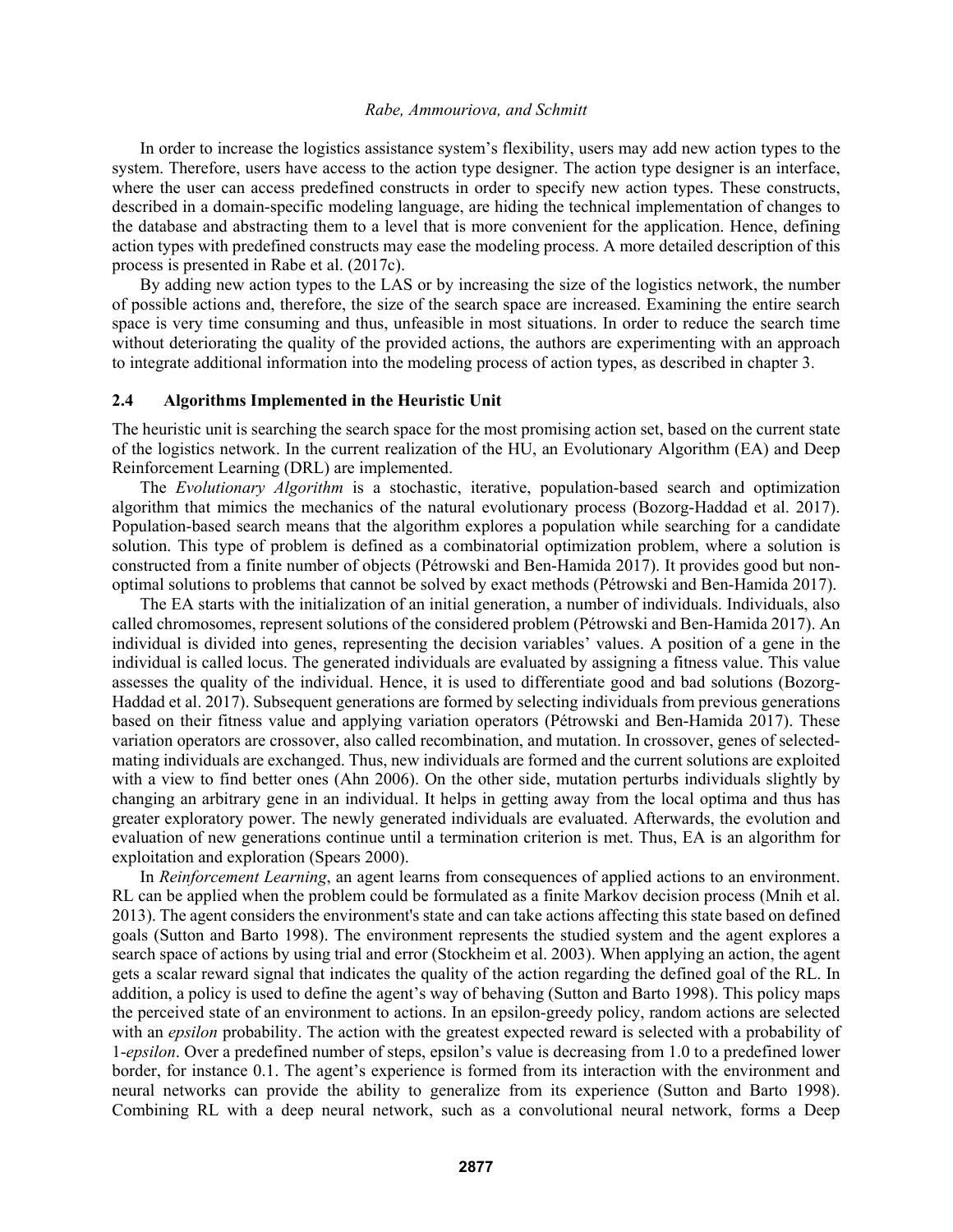Reinforcement Learning (DRL). In the DRL, the convolutional neural network can be trained with a Qlearning algorithm. The Q-learning algorithm can learn a policy through its own experience and can be used to solve a Markov decision process (Mnih et al. 2015). Mnih et al. (2013) called training deep neural network with Q-learning as Deep Q-network (DQN), and used it to train an agent to play Atari games.

In DRL utilizing DQN, an agent explores the search space of actions based on the current environment state and its gained knowledge. Each environment state and action pair have an associated expected return  $Q_{\pi}(s, a)$ , resulting from applying action a in state s while following policy  $\pi$ . Then, Q-learning is applied as in equation (1) where  $\alpha$  is a learning rate parameter, r is the reward, and  $\gamma$  is the discount rate parameter at time  $t$  (Mnih et al. 2015).

$$
Q(s_t, a_t) = Q(s_t, a_t) + \alpha [r_{t+1} + \gamma \max_{a} Q(s_{t+1}, a_t) - Q(s_t, a_t)]
$$
\n(1)

The implementation of the DQN is described in Rabe et al. (2017a).

## **3 INTEGRATION OF DOMAIN-SPECIFIC INFORMATION FOR MODELING ACTIONS**

A key principle of the proposed logistics assistance system is the usage of a data-driven simulation, in which the simulation model gets instantiated from the data model. The data model is stored in a MySQL database that consists of two parts. The first component is the data structure that describes the structure of the database, e.g., tables and relations between those tables. The second part is the data itself that describe the current state of the logistics network. Action types and, therefore, corresponding actions are implemented as changes to the data of the simulation's database instead of affecting the simulation model directly. The authors presented a method for creating and applying action types for DES of logistics networks in Rabe et al. (2017c).

Depending on the data model's structure, an action type may affect different parts of the data structure in various ways. E.g., when centralizing an assortment at a site, corresponding SKUs may be added to the central warehouse, whereas some of the SKUs may be removed from other affected sites. Additionally, the sourcing of corresponding SKUs in affected sites may need to be adjusted in order to keep the data model in a valid state. A complex action type can be modeled by composing existing action types, e.g., an action type representing the centralization of an assortment at a site may consist of several sub-action types. Such sub-action types may describe the required changes for adding or removing SKUs from a site, adjusting the sourcing of SKUs, adding new or removing obsolete transport relations. The relation between an action type and the affected parts of the data structure, as well as the kind of changes and the integrated sub-action types are stored as functional data within the action type.

Action types may be modeled and used by different users. Therefore, additional information for ensuring the user's understanding of an action type is required. Such informational data can be added to the action type, including a name or a description or the required input parameter of an action type.

Besides the functional and informational data, the authors propose to integrate domain-specific information into the definition of action types. When a user models an action type, DSI based on experience from the real-world logistics network can be added. Likewise, the HU may calculate computational domainspecific information based on experience gathered throughout previous simulation experiments and integrate these information into the action types as well.

The authors propose to use different kinds of DSI, as pictured in Figure 2. These information can be utilized in the search for promising actions (see chapter 4).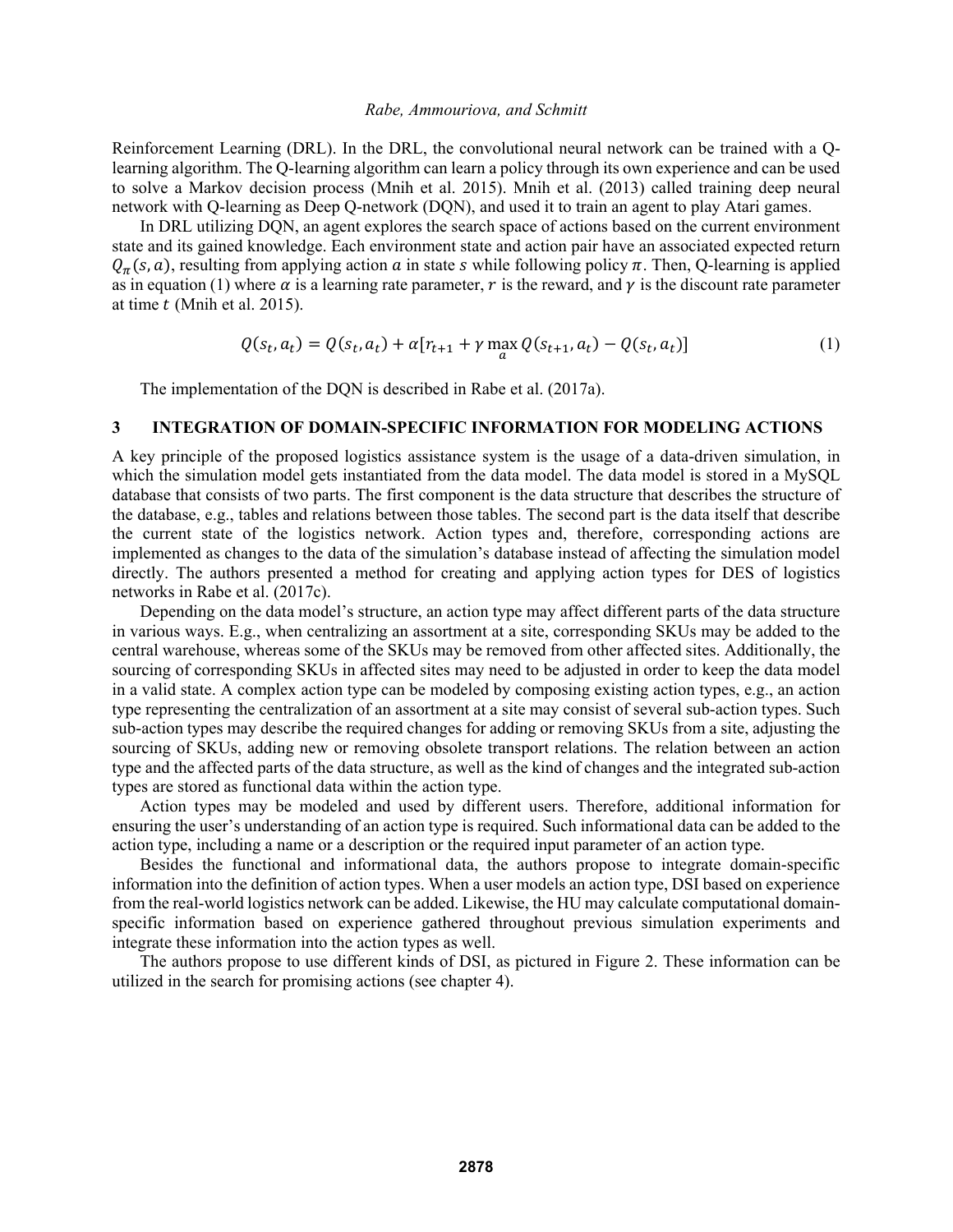

Figure 2: Relations between simheuristic, actions, action types and domain-specific information.

First, action types can be segmented into two types: either structural or configurational. A structural action type represents changes affecting the structure of the logistics network, such as shifting an assortment to a site, adding transport relations, reallocating customers, or removing sites. Changes to the state of the logistics network, e.g., adjusting the safety stock of an SKU at a site, increasing the frequency of a transport relation, or reducing the minimum order quantity of an SKU are represented by configurational action types. When applying a configurational action, e.g., for increasing the transport frequency of a transport relation first, and then applying a structural action, e.g., for removing this transport relation may undo the prior adjustment of the frequency. By differentiating between structural and configurational actions it is possible to prevent a structural action to undo the changes of a previous configurational action, for instance by applying all structural actions before adjusting the state of the logistics network.

Furthermore, additional domain-specific information such as the success or use frequency may be added to an action type's definition. The use frequency of an action type indicates how common corresponding actions have been applied in the past. An action type which has been applied 100 times may be a more promising candidate for further investigation than another action type that has only been used five times. The success of an action type indicates the average effect on the network's profitability when applying corresponding actions, e.g. actions A1, A2, and A3 for reducing the stock of an assortment in a warehouse may reduce the logistics network's total cost by 0.01%, 0.035%, and 0.045% respectively. This leads to an average success value of 0.03% for the action type indicating its expected impact on the total costs of the logistics network. The success and frequency of an action type are considered for a given time period, e.g. the last business year.

Another DSI may be the correlation between action types. When applying an action, the correlation indicates the influence on correlated actions for further investigations. For example, when centralizing an assortment in a site, increasing the safety stock level of corresponding SKUs in that site may be a promising candidate. This results in a positive correlation between the corresponding action types. Whereas, decreasing the stock of affected SKUs in that site may be a contrary action which leads to a negative correlation. The correlation is a directed relation between action types and consists of two parameters. The first parameter is a list of IDs referencing the correlating action types and the second parameter is a correlation factor. Action types can have multiple correlations, whereas some of them may be more promising than others. The correlation factor is used in order to address this issue by representing the correlation's intensity.

The DSI can be utilized by the heuristic unit to guide and improve the search for promising actions, as described in the following chapter.

# **4 USAGE OF DOMAIN-SPECIFIC INFORMATION IN THE HEURISTIC UNIT**

In order to utilize the DSI, the algorithms in the heuristic unit need to be adapted. In the following sections, the adaptation of the EA and DRL is presented.

#### **4.1 Domain-specific Information Usage in the Heuristic Unit**

The success value is used to assign a score value to each action type. The score values are scaled to  $(0,1]$ according to equation (2), where  $v(i)$  is the success value and  $score(i)$  is the scaled success value of an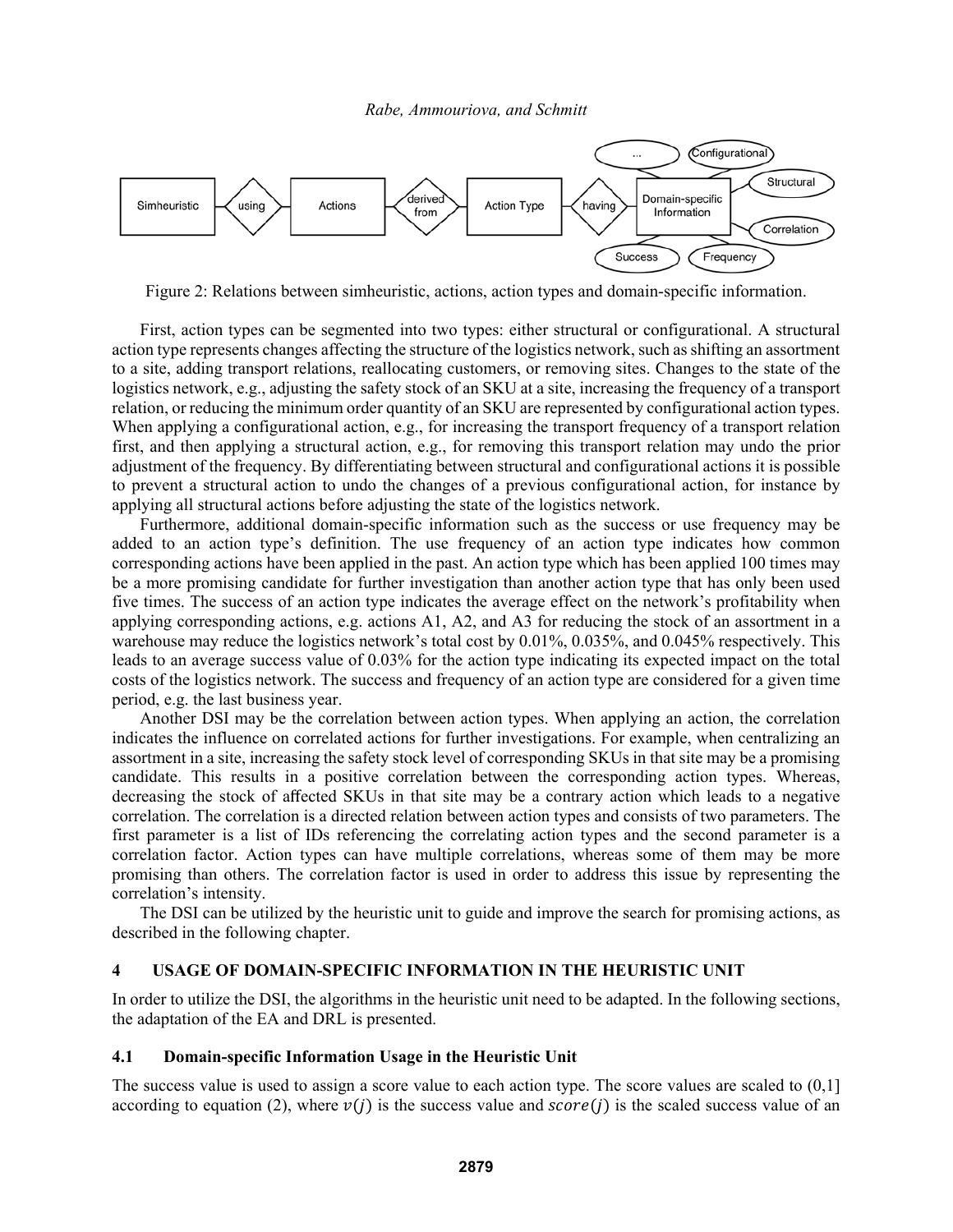action type  $j$ . The min and max variables in the equation represent the minimum and the maximum values of the success, respectively.

$$
score(AT) = (v(AT) - min + 1)/(max - min + 1)
$$
\n(2)

The probability of selecting action  $a$  derived from the corresponding action type  $j$  is calculated based on equation (3), with  $n_{AT}$  and  $na_i$  being the number of considered action types and the number of actions derived from action type  $i$ , respectively. In order to avoid a probability of 0 for selecting a specific action, the authors propose to define the score values' range to be bigger than zero.

$$
Prob(a/AT = j) = score(j)/\sum_{i}^{n_{AT}}(score(i) \cdot na_{i})
$$
\n(3)

In addition to the success value, the type of an action type is considered in the HU's implementation. This information has been added to the search algorithm to alter the actions' selection. The probability of selecting a structural action is first set to be 0.9. Thus, the probability of selecting a configurational action is set to 0.1. The probability of selecting structural actions will decrease with each action being added to the action set according to equation (4), with x denoting the position and  $\gamma$  defining the number of total actions in the respective action set.

$$
Prob(structural\_action) = 0.9 - 0.8 \cdot ((x - 1)/(y - 1)) \tag{4}
$$

#### **4.2 Adapted Deep Reinforcement Learning Algorithm**

Typically, an agent in DRL is selecting actions randomly or based on the agent's experience. In the adapted algorithm, the selection of actions is additionally influenced by their score value and type. Firstly, the algorithm determines to select a structural or configurational action according to the probability calculated in equation (4). Then, a specific action is selected based on the action's score value as in equation (3).

#### **4.3 Adapted Evolutionary Algorithm**

In the EA, an individual represents an action set of selected actions ordered by their order of implementation. To utilize DSI, EA's operations, such as the initialization, the crossover, and the mutation operations have been adapted.

Employing DSI modifies the random selection of actions for the initialization. The probability of selecting a structural or configurational action is given in equation (4) with  $x$  representing the locus of the individual and  $y$  defining the individual's size. Then, the selection of a specific action depends on its calculated score as in equation (3).

The second altered operation in the EA is the crossover of mating individuals. To select the pair of actions from the mating individuals, a locus within the individual's size is randomly selected. The actions in this locus undergo the crossover operation, depending on their DSI. If both actions have the same type, structural or configurational, the score value of the two actions influences the domination of the higherscore-value action or the exchange of the two actions between the individuals. Considering two actions  $a_1$ and  $a_2$ , action  $a_1$  having the greater score value dominates by replacing action  $a_2$  in its individual with a probability calculated in equation (5). Otherwise, both actions are exchanged between the individuals.

$$
Prob(a_1) = 1 - score(a_2) / score(a_1)
$$
\n(5)

If one action is a structural action and the other action is a configurational one, the crossover operation is influenced by the selected locus. For each locus, a structural action's probability is calculated based on equation (4) whereas, the configurational action's probability is complemented. If the structural action's probability is greater than the configurational action's probability, the structural action dominates with its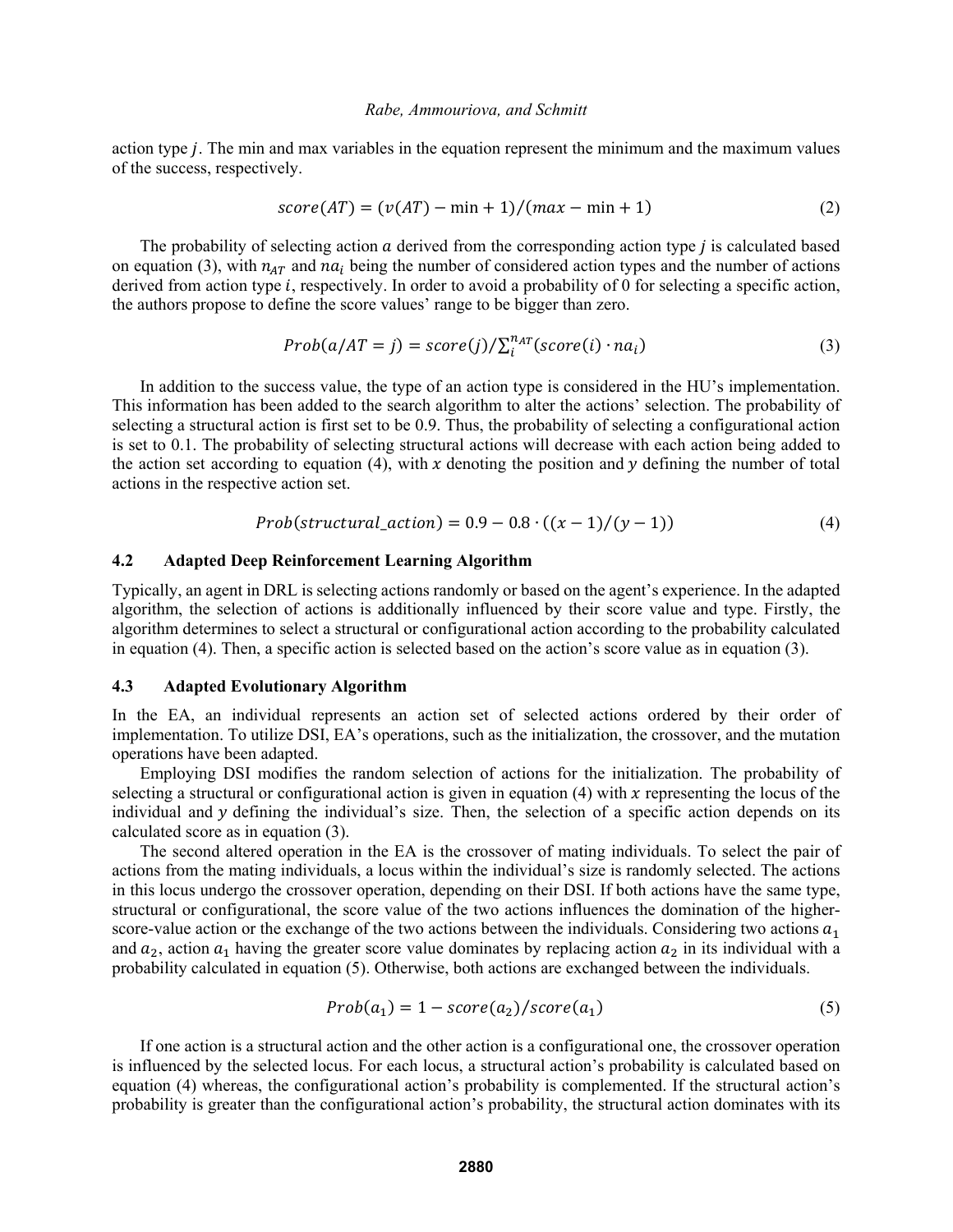probability. Otherwise, both actions are swapped between the individuals. If the configurational action's probability is greater, the configurational action dominates with its probability. Actions are exchanged otherwise.

In the mutation operation, an action is randomly selected to be replaced by another action from the search space. Actions with a lower score value have a greater probability of being replaced. Based on the action's locus, a structural or a configurational action is selected from the search space as described in the initialization operation.

# **5 COMPARISION OF APPROACHES**

### **5.1 Designed Experiments**

In order to evaluate the effect of utilizing DSI, the authors compare between the original and the adapted algorithms (see sections 4.2 and 4.3), regarding the LAS's performance. For the purpose of determining the performance of the LAS, the convergence speed of the used algorithm and the quality of the best found solution are taken into account.

The search space is constructed from actions derived from the action types listed in Table 1. The EA's parameters were set as follows: generation size 40, individual size 10, crossover probability 0.8, and mutation probability 0.2. The DRL's parameters were set as found in Mnih et al. (2015), and an episode represents an execution of 6 actions. The experiments were run on a small-sized logistics distribution network consisting of 5 sites and 30 SKUs categorized into 6 assortments.

|  |  |  | Table 1: Action types used to derive actions in the experiments. |
|--|--|--|------------------------------------------------------------------|
|  |  |  |                                                                  |
|  |  |  |                                                                  |

| Structural action types | Configurational action types                     |
|-------------------------|--------------------------------------------------|
| Centralize SKU          | Increase stock level                             |
| Centralize assortment   | Decrease stock level                             |
| Decentralize SKU        | Change disposition attribute of an SKU in a site |
| Decentralize assortment |                                                  |

## **5.2 Results and Discussion**

The EA's experiment results are shown in Figure 3. The figure shows that the adapted EA, utilizing DSI, found better solutions regarding costs and service level compared to the original algorithm. In addition, utilizing DSI enables the algorithm to converge faster. Thus, the quality of the best found solutions and the convergence speed of the EA have been improved by utilizing DSI.

The average reward in the DRL experiment is plotted in Figure 4. The figure shows the average reward per episode for the original and the adapted DRL. It is seen that the adapted DRL can have a promising advantage over the original DRL, and more research and investigation is motivated. Additionally, the original DRL tends to select three structural actions at the beginning of the episode, and afterwards only configurational actions are selected.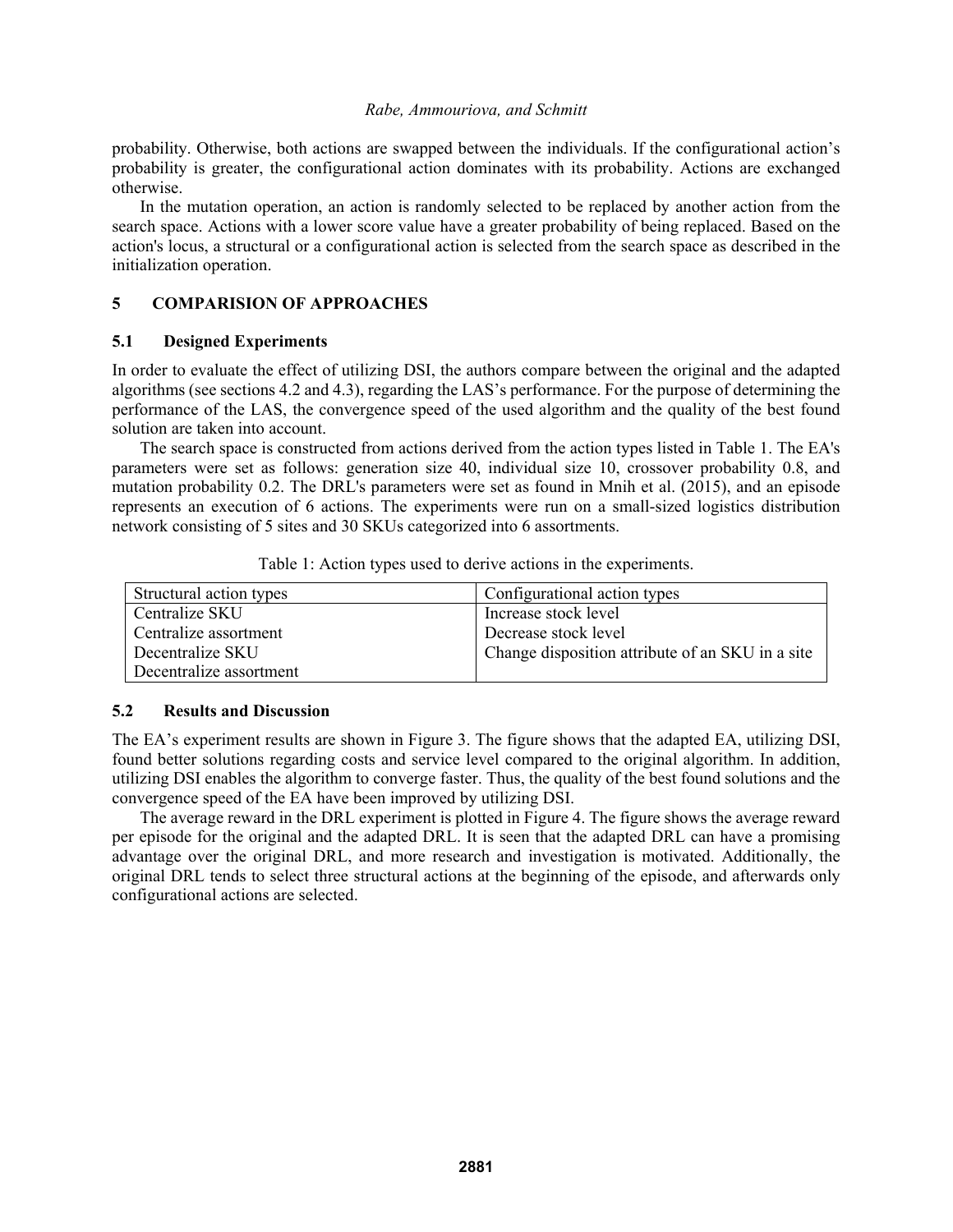



Figure 3: Best found cost and service level in each generation for original and adapted EA.



Figure 4: Average reward in original and adapted DRL experiments.

# **6 CONCLUSION AND OUTLOOK**

Using the presented approach, the authors aim to improve the quality and response time of an existing logistics assistance system for actions in logistics networks. Therefore, the most relevant domain-specific information, such as success, frequency, type, and correlation, have been identified, defined, and integrated into the definition of actions. Additionally, the search algorithms of the system, a Deep Reinforcement Learning and an Evolutionary Algorithm, have been adapted in order to utilize the domain-specific information success and type in the search for promising actions. Experiments showed that the utilization of domain-specific information in an EA decreases the number of generations required to converge and improves the recommended solution. The implementation of DSI in DRL is promising and motivates further research in this direction.

For further work, the authors will extend their presented approach by including DSI in the definition of actions, such as the action's effect on the service level or on corresponding KPIs of the logistics network. Furthermore, the authors will investigate the possibility of calculating and integrating computational DSI in addition to the information based on the real logistics network's data. For further improvements in the search of promising actions, the utilization of additional domain-specific information, such as the frequency and the correlation between actions, seems promising.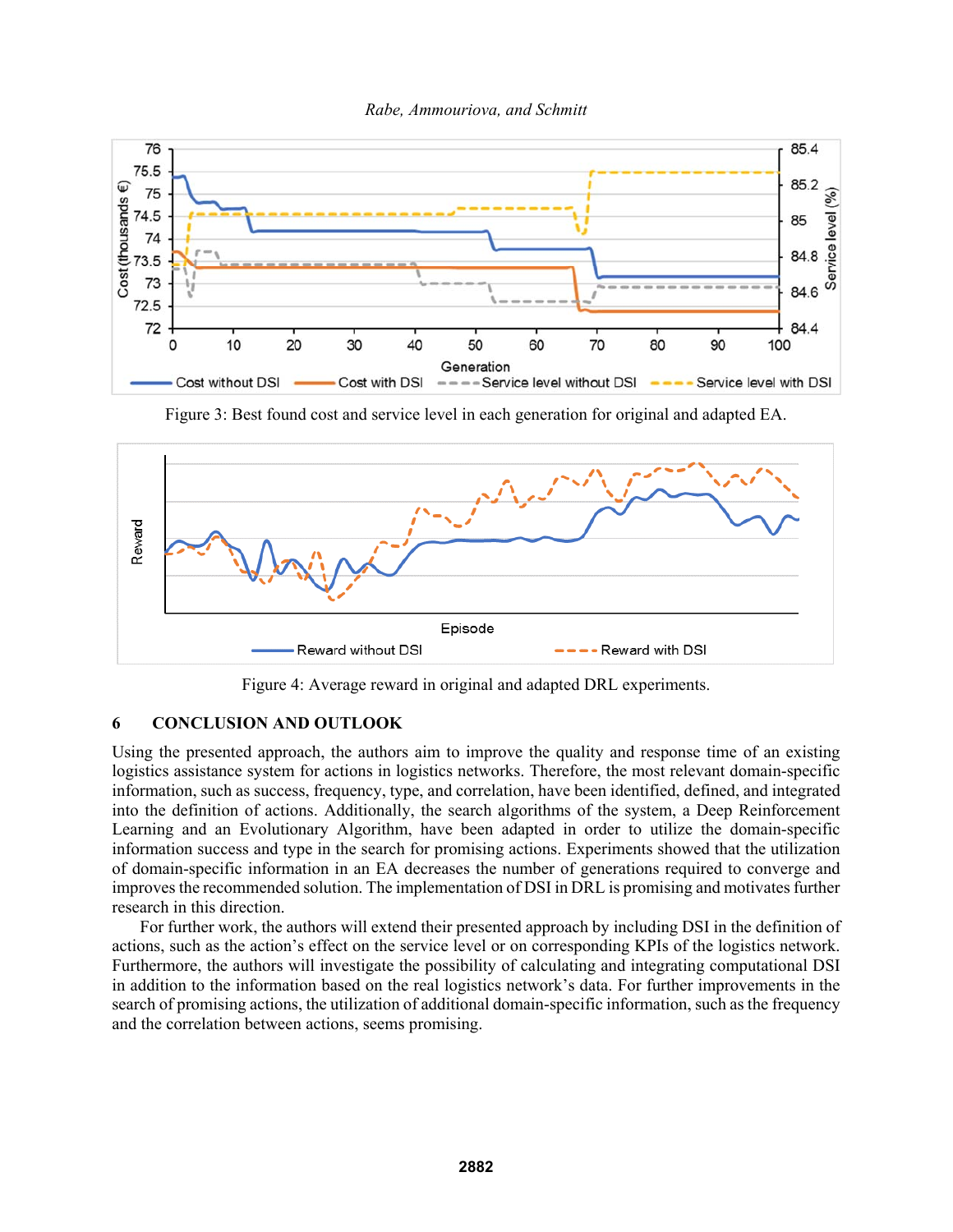## **ACKNOWLEDGMENTS**

Special thanks to the Graduate School of Logistics, TU Dortmund, thyssenkrupp, and German Jordanian University for supporting this research.

# **REFERENCES**

- Ahn, C. W. 2006. *Advances in Evolutionary Algorithms: Theory, Design and Practice*. Berlin, Heidelberg: Springer.
- Bentley, J. 1986. "Programming Pearls: Little Languages". *Communication of the ACM* 29(8):711–721. DOI: 10.1145/6424.315691.
- Blutner, D., S. Cramer, S. Krause, T. Mönks, L. Nagel, A. Reinholz, and M. Witthaut. 2007. "Assistenzsysteme für die Entscheidungsunterstützung". Technical Report No. 06009. Dortmund: TU Dortmund. ISSN 1612-1376.
- Bockholt, F., W. Raabe, and M. Toth. 2011. "Logistic Assistance Systems for Collaborative Supply Chain Planning". *International Journal of Simulation and Process Modelling* 6(4):297–307.
- Bozorg-Haddad, O., M. Solgi, and H. A. Loaiciga. 2017. *Meta-heuristic and Evolutionary Algorithms for Engineering Optimization*. Hoboken, New Jersey: John Wiley & Sons.
- Brandimarte, P., and G. Zotteri. 2007. *Introduction to Distribution Logistics*. Hoboken, New Jersey: Wiley.
- Deiseroth, J., D. Weibels, M. Toth, and A. Wagenitz. 2008. "Simulationsbasiertes Assistenzsystem für die Disposition von globalen Lieferketten". In *Advances in Simulation for Production and Logistics Applications*, edited by M. Rabe, 41–50. Stuttgart, Germany: Fraunhofer IRB.
- Ghiani, G., G. Laporte, and R. Musmanno. 2013. *Introduction to Logistics Systems Management*. 2nd ed. Chichester, West Sussex, United Kingdom: John Wiley & Sons.
- Harel, D., and B. Rumpe. 2004. "Meaningful Modeling: What's the Semantics of "Semantics"?". *Computer*  37(10):64–72. DOI: 10.1109/MC.2004.172.
- Juan, A. A., and M. Rabe. 2013. "Combining Simulation with Heuristics to Solve Stochastic Routing and Scheduling Problems". In *Proceedings of the ASIM 2013 Conference on Simulation in Production and Logistics*, edited by W. Dangelmaier et al., 641–649. Paderborn, Germany: Heinz-Nixdorf-Institut.
- Kengpol, A. 2008. "Design of a Decision Support System to Evaluate Logistics Distribution Network in Greater Mekong Subregion Countries". *International Journal of Production Economics* 115(2):388– 399. DOI: 10.1016/j.ijpe.2007.10.025.
- Kieburtz, R. B., L. McKinney, J. M. Bell, J. Hook, A. Kotov, J. Lewis, D. P. Oliva, T. Sheard, I. Smith, and L. Walton. 1996. "A Software Engineering Experiment in Software Component Generation". In *Proceedings of the 18th International Conference on Software Engineering*, March 25<sup>th</sup>-29<sup>th</sup>, Berlin, Germany, 542–552.
- Kuhn, A., B. Hellingrath, and H. Hinrichs. 2008. "Logistische Assistenzsysteme". In Software in der *Logistik. Weltweit sichere Supply Chains*, edited by M. ten Hompel, 20–26. München, Germany: Huss (Logistik Praxis).
- Liebler, K., U. Beissert, M. Motta, and A. Wagenitz. 2013. "Introduction OTD-Net and LAS: Order-todelivery Network Simulation and Decision Support Systems in Complex Production and Logistics Networks". In *Proceedings of the 2013 Winter Simulation Conference*, edited by R. Pasupathy et al., 439–451. Piscataway, New Jersey: IEEE.
- Mnih, V., K. Kavukcuoglu, D. Silver, A. Graves, I. Antonoglou, D. Wierstra, and M. Riedmiller. 2013. "Playing Atari with Deep Reinforcement Learning". In *NIPS 2013 Deep Learning Workshop*, December 9<sup>th</sup>, Lake Tahoe, USA.
- Mnih, V., K. Kavukcuoglu, D. Silver, A. A. Rusu, J. Veness, M. G. Bellemare, A. Graves, M. Riedmiller, A. K. Fidjeland, G. Ostrovski, S. Petersen, C. Beattie, A. Sadik, I. Antonoglou, H. King, D. Kumaran, D. Wierstra, S. Legg, and D. Hassabis. 2015. "Human-level Control through Deep Reinforcement Learning". In *Nature* 518(7540):529–533. DOI: 10.1038/nature14236.